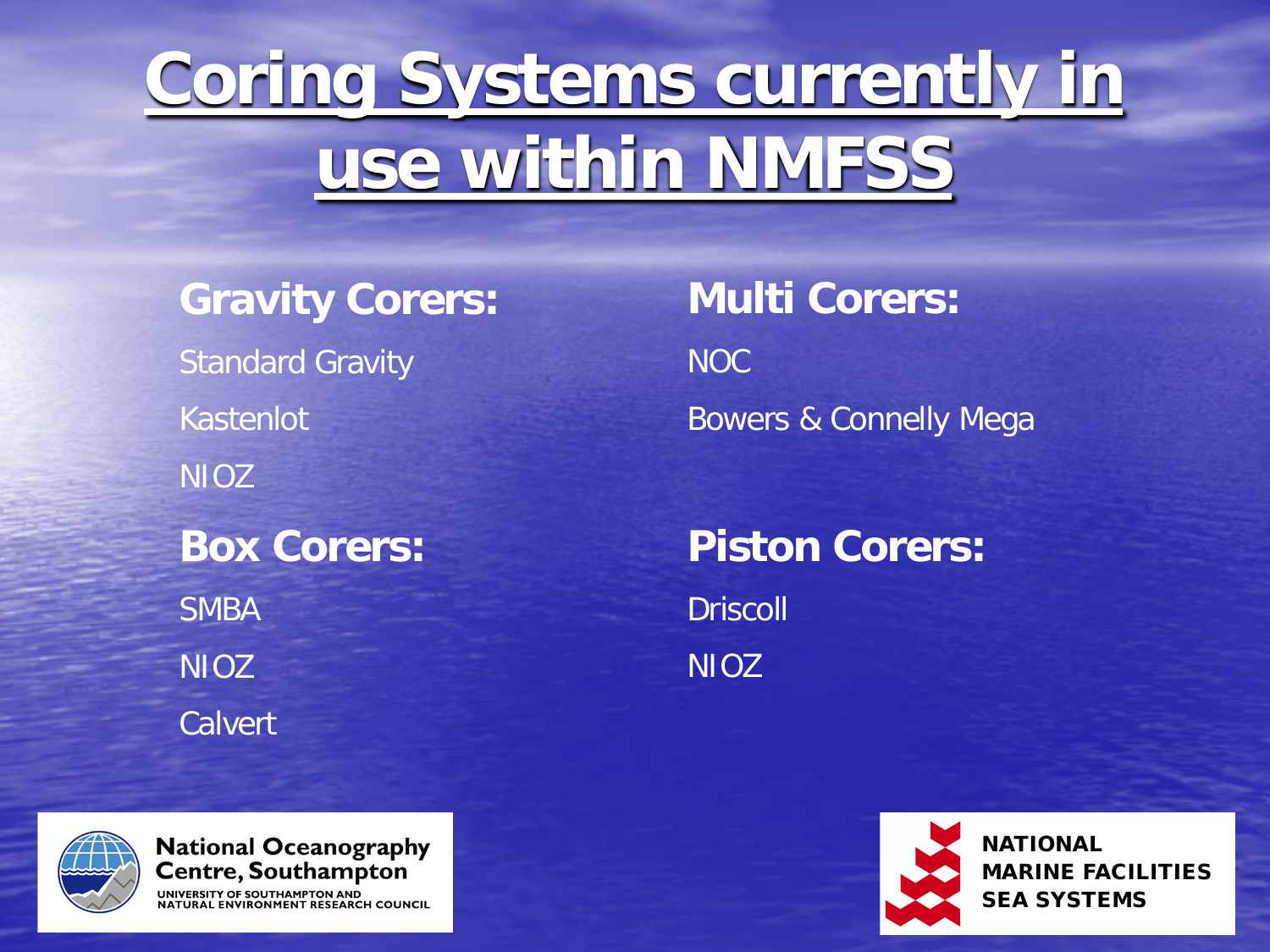# **Gravity Corers**





#### **Kastenlot Corer**

150x150mm square barrel Up to 8m barrel length 100-1000kg bomb weight



### **National Oceanography<br>Centre, Southampton**

UNIVERSITY OF SOUTHAMPTON AND **RONMENT RESEARCH COUNCIL** 

#### **Standard Gravity Corer**

74mm diameter cores Up to 6m barrel length 100-800kg bomb weight



**NATIONAL** MARINE FACILITIES SEA SYSTEMS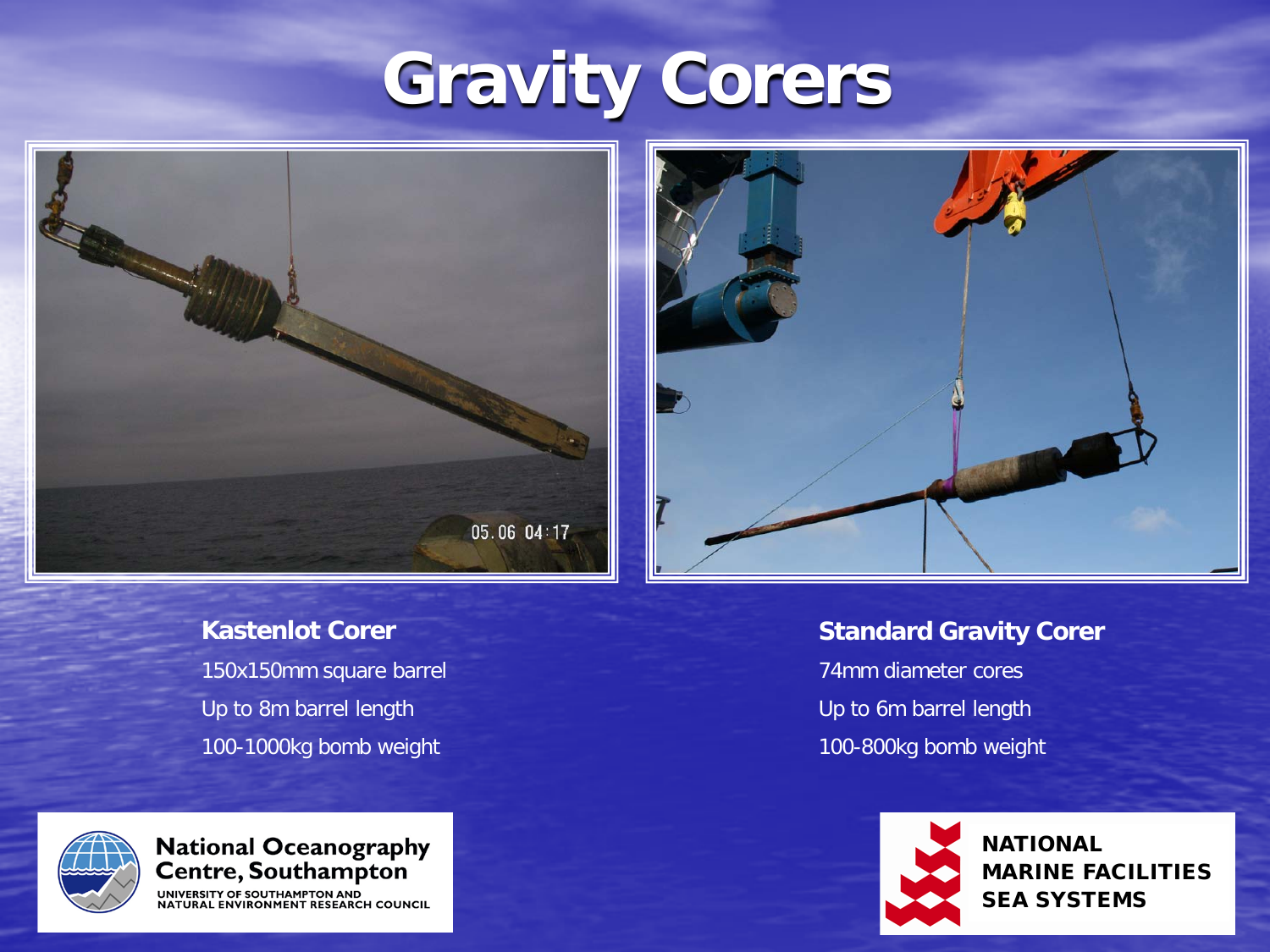

### **SMBA Box Corer** 500x500mm square box 500mm box length

## **Box Corers**



### **NIOZ Box Corer** 500x500mm square box or 490mm diameter tube 500mm box length 1500kg weight



#### **Calvert Box Corer**

300x300mm square box 600mm box length 600kg weight



NATIONAL MARINE FACILITIES SEA SYSTEMS





National Oceanography<br>Centre, Southampton

UNIVERSITY OF SOUTHAMPTON AND<br>NATURAL ENVIRONMENT RESEARCH COUNCIL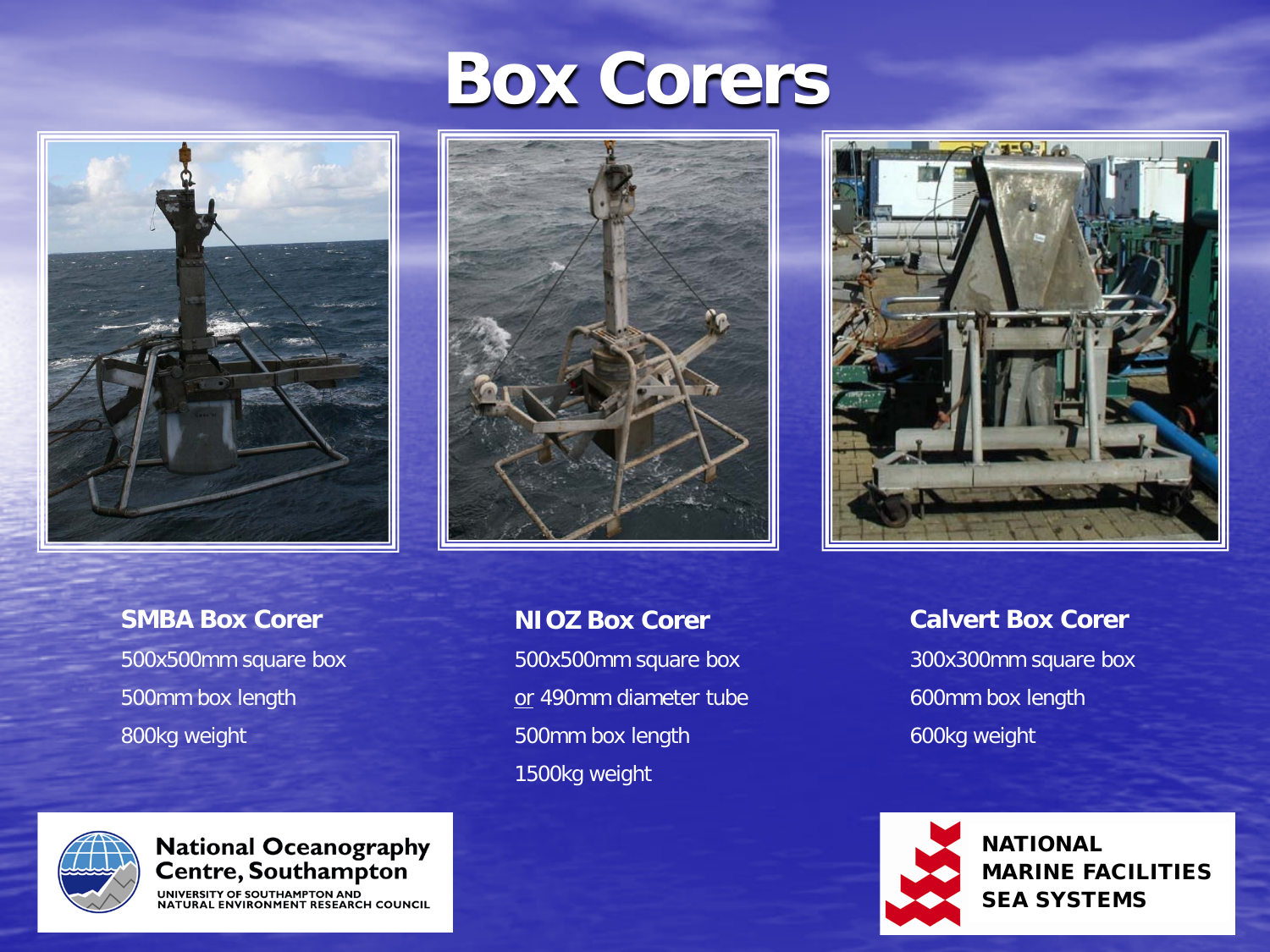# **Multi Corers**



### **NOC Multi Corer** 60mm diameter tubes 1 – 12 tubes

500kg weight



### **B & C Mega Corer** 100mm diameter tubes  $1 - 12$  tubes 800kg weight



**NATIONAL** MARINE FACILITIES SEA SYSTEMS



National Oceanography<br>Centre, Southampton

UNIVERSITY OF SOUTHAMPTON AND<br>NATURAL ENVIRONMENT RESEARCH COUNCIL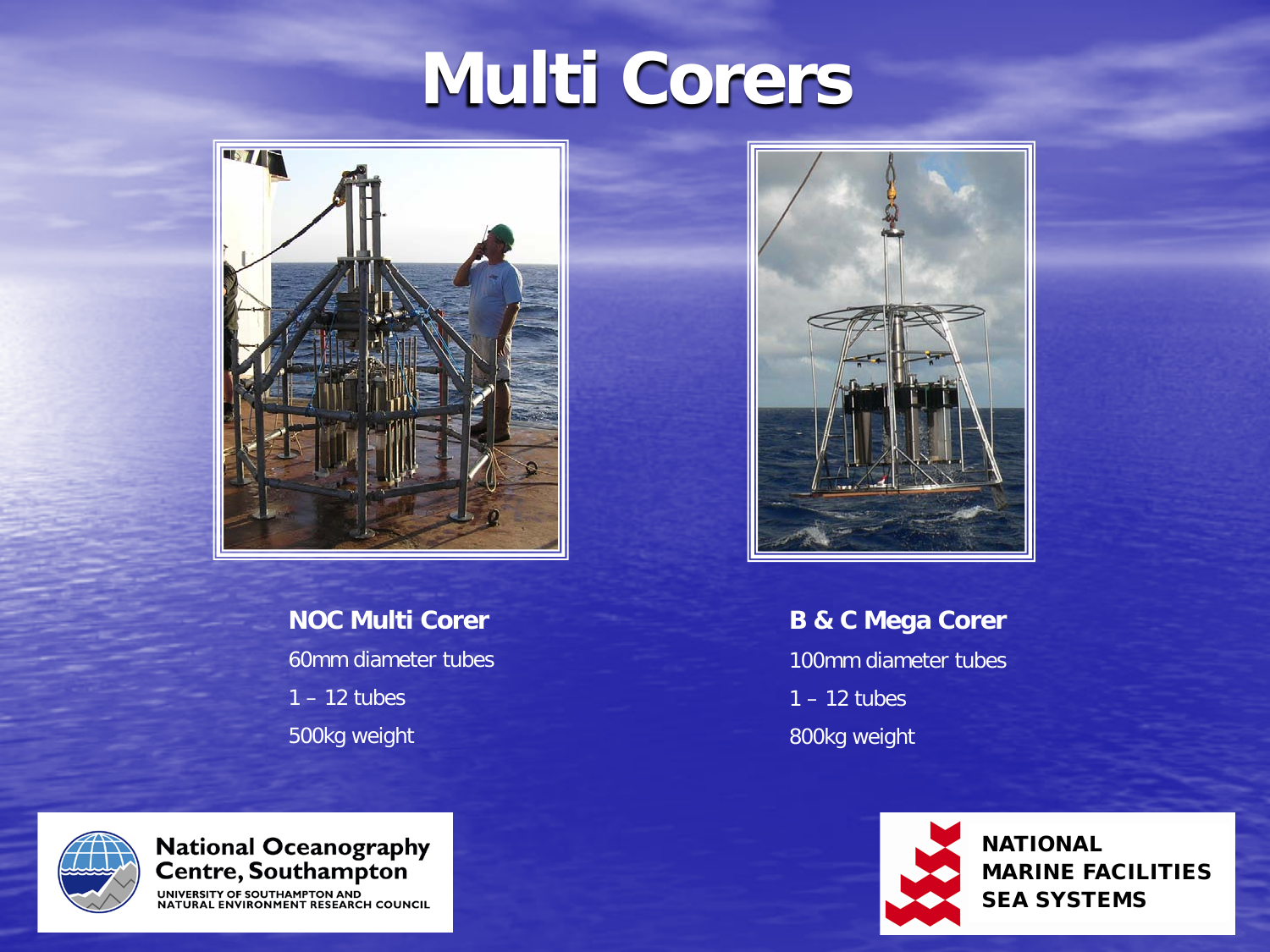## Piston Corers



**Driscoll Piston Corer** 74mm diameter cores Up to 15m barrel length 1000kg bomb weight



#### **NIOZ Piston Corer**

110mm or 90mm diameter cores Up to 21m barrel length 500, 1000 or 1500kg bomb weight



National Oceanography<br>Centre, Southampton

UNIVERSITY OF SOUTHAMPTON AND RAL ENVIRONMENT RESEARCH COUNCIL



**NATIONAL** MARINE FACILITIES SEA SYSTEMS